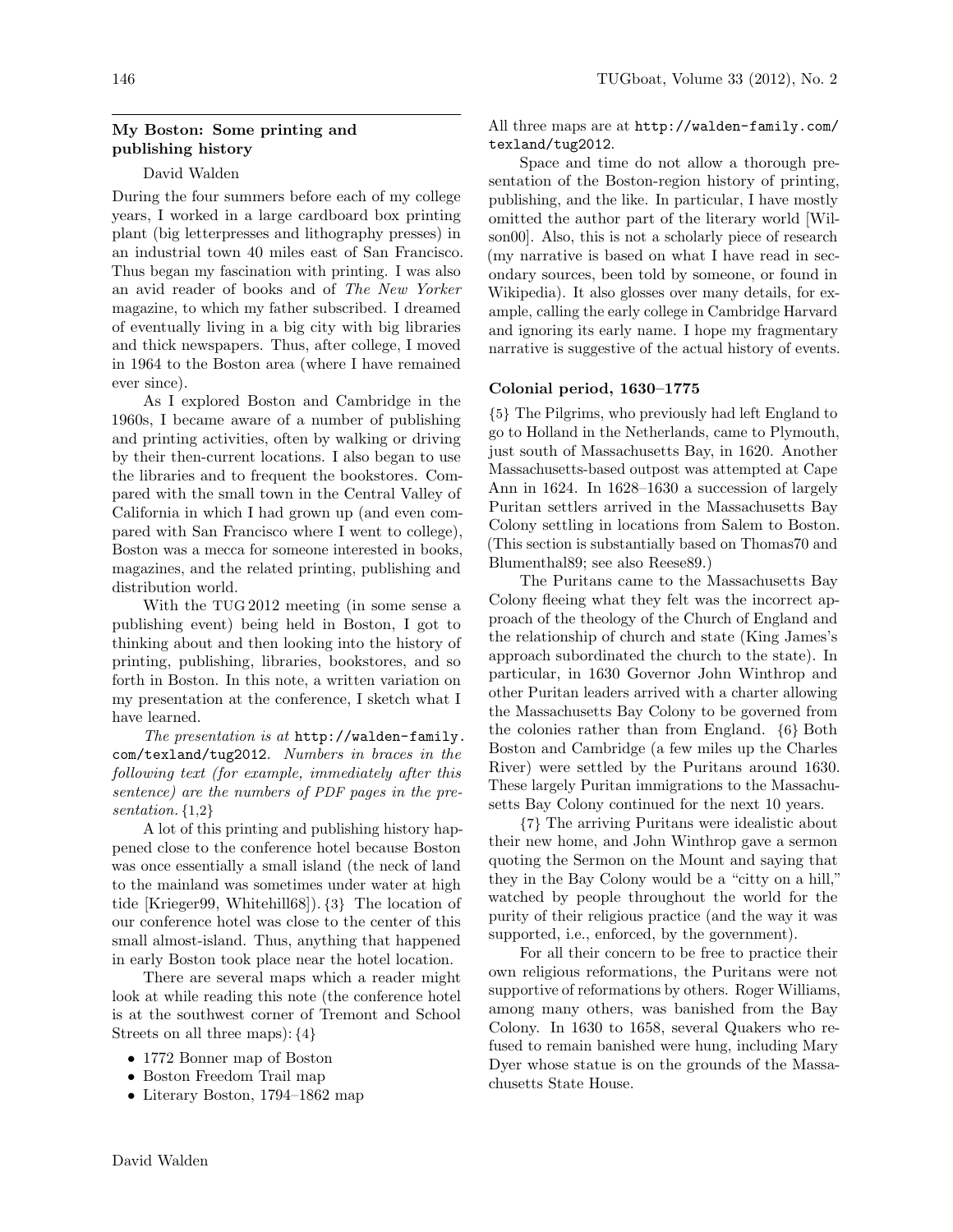{8} The Puritans believed in education so that their citizens could study the Bible and read the laws and acts that governed them. By 1635 they had established the first public school in English North America, Boston Latin (there are signs on both sides of School Street outside the side door of the conference hotel noting early locations of the Boston Latin school). A couple of years later, Harvard College was established in Cambridge.

\*

{9} In 1638 Rev. Joseph Glover contracted with Stephen Daye for the two of them and their families to travel from England to Cambridge (in the colonies) along with a printing press, type, and printing materials, where Daye would be responsible for setting up and running the printing press in Glover's home. This printing press, the first in British North America (the church in colonial Mexico had a Spanish language printing press a hundred years earlier), was at least nominally operated under the auspices of Harvard. Glover died before their ship reached Massachusetts, and Daye carried out his contract for the widow Elizabeth Glover. Stephen's son Matthew was also involved with the printing activity. Stephen was a locksmith and Matthew had apprenticed as a printer, so historians suspect Matthew did most of the actual printing. In any case, there was probably a lot of on-the-job learning about printing.

{10} After printing a couple of other documents of which no copies remain, in 1640 Stephen Daye printed the so-called Bay Psalm Book, the first book written and printed in British America. In most of the churches in the Massachusetts Bay Colony, the Bay Psalm Book replaced the earlier Psalm books the Puritans had brought with them from England hence the popular name "Bay Psalm Book." Its actual title was The Whole Booke of Psalmes Faithfully Translated into English Metre.

{11} In 1649 Matthew Daye died and Samuel Green took over the printing activity. Green also did a lot of on-the-job learning. By 1656 Green had two presses. According to Lawrence Wroth in his contribution to Lehmann-Haupt52 (p. 8), for 40 years this activity was the "press of Harvard College," although there was not really enough work over the years to keep Green working full time. Green stopped printing in 1692. After Green, printing in colonial Cambridge was finished.

Green had 19 children, 8 with his first wife and 11 with his second wife, and many of Green's descendants became printers, forming a dynasty of printers extending up and down the east coast.

In addition to no liberalism in religious practice, there was no freedom for printing (at least within the

Massachusetts Bay Colony). The goal of the print shop operated by the Dayes and then the Greens was to support the church and the commonwealth.

(As I understand it, the original purpose of copyrights — circa  $16<sup>th</sup>$  century — was to control printing of books. The authorities only gave the "right to copy" to a chosen few who were allowed to print only what the authorities liked. There was somewhat of an English tradition of freedom of expression, but this was primarily about no prior restraint. Post-speech or post-publication, the authorities could punish expression they didn't like.)

{12} Some of the publications over the year of existence of the press were [Wroth, ibid]: "a book of capital laws . . . ; small pieces relating to the scholastic activities of the college; annual almanacs; a second edition of the 'Bay Psalm Book'; catechisms; a document relating to the troubles with the Narragansett Indians; a platform of the prevailing Congregational faith; and numerous sermons and doctrinal treatises."

{13} "The press reached the highest point of its activity with the publication in 1663 of John Eliot's translation of the whole Bible into the Indian tongue . . . " [Wroth, ibid]. This was a massive effort, producing over 1,000 copies and requiring a special shipment of paper from England. It was the first Bible printed in the western hemisphere. On the title page, Samuel Green is listed as the printer, and his apprentice Marmaduke Johnson is also listed.

To slightly paraphrase Wroth, this Cambridge press did its job of being, over half a century, an intellectual force in a new and rude environment.

\* {14} From 1674 on, printing was also allowed in Boston, on a case-by-case basis. Marmaduke Johnson received permission to print in Boston, but died before he could do any printing. Some of the following Boston printers were [Thomas70]:

- John Foster, 1676–1680; licensed to do printing, he was the first person who actually did printing in Boston.
- Samuel Sewall, 1681–1684: he was a bookseller, licensed to do printing, who printed acts and laws and books for himself and others; Samuel Green Jr. was his printer.
- James Glen, who also printed for Sewall before going out on his own.
- Samuel Green Jr., who printed work both for himself and for booksellers and was allowed to continue printing after Sewall's death; Green died in 1690.
- Richard Pierce, 1684–1690, the fifth Boston printer, who printed for himself and booksellers.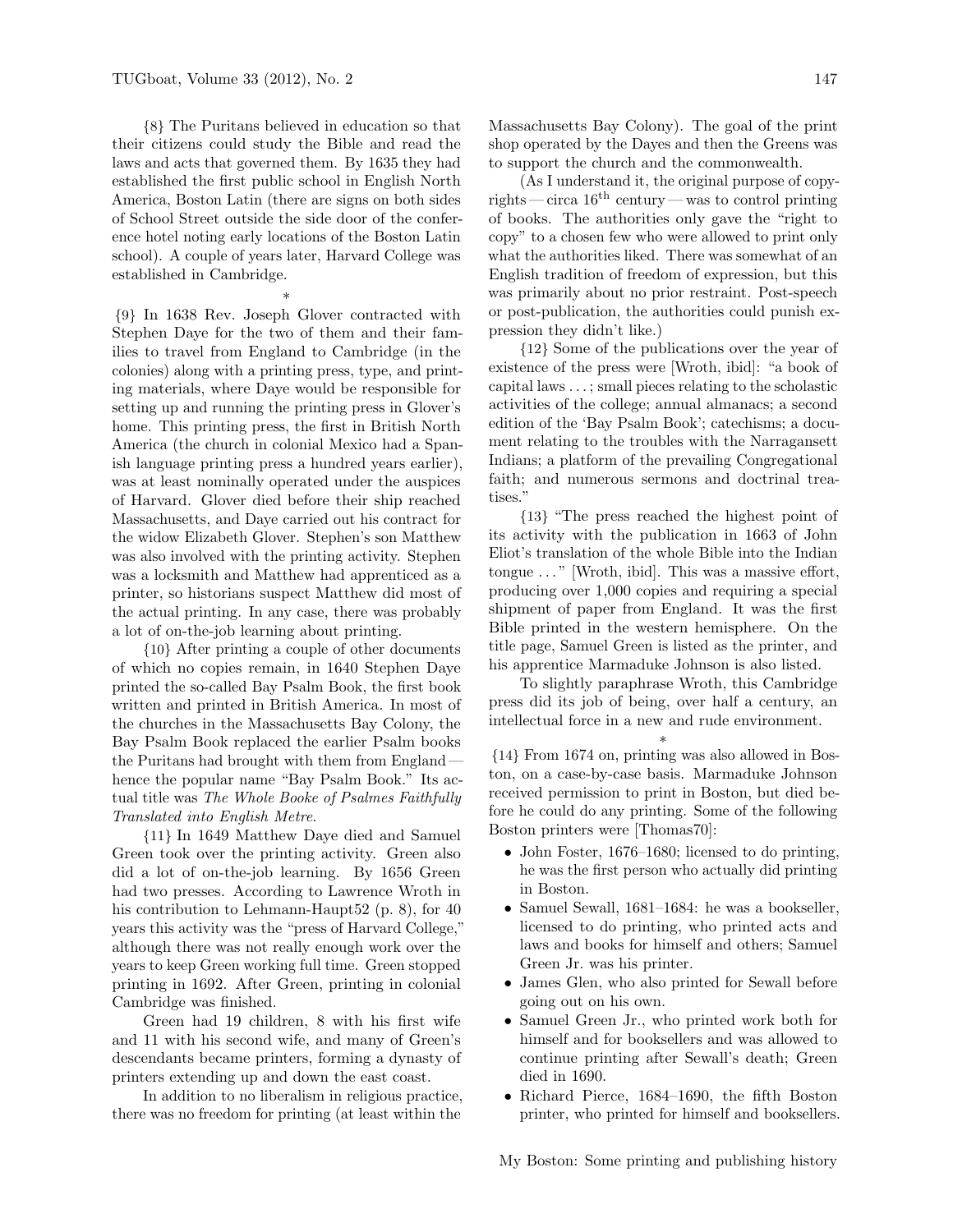• Bartholomew Green, who first worked for his father in Cambridge and then took over his brother's activity in 1690. In 1704 he started the Boston News-Letter for the postmaster, who somehow asserted a right to have a newspaper.

There were a number of other printers in colonial Boston, i.e., between 1700 and 1775 when the Revolutionary War started. All this is detailed in Thomas's book.

\* Looking beyond printing, there were no strong lines between trades. Printers worked for booksellers, booksellers did some of their own printing, printers published newspapers, binding was often a separate trade but not always, and printers publishing newspapers did some of their own writing.

{15} Isaiah Thomas lists about 90 booksellers between 1641 and 1771 [Thomas70]. Initially there was a bookseller or two in Cambridge. Next there were booksellers in Boston, particularly along the street and slope known as Cornhill. Hezekiah Ushel was the first in Boston, 1650–1771.

Booksellers sold (and sometimes printed) acts and laws, books on religion, school books, books on politics, imported books, and new printings of books pirated from Europe. The shops of booksellers were often also community meeting places.

\* {16} Colonial Boston also has a rich history of newspapers [Thomas70]:

- The Boston News-Letter, 1704–1776, was started by the Boston postmaster and printer John Campbell. This was the first newspaper in Colonies. It had lots of editors over the years, and was printed through the siege of the 1770s.
- The Boston Gazette, 1719–1798, was started by the next postmaster, William Brooker. (Apparently postmasters thought they had a right to have a newspaper.) Brooker hired James Franklin to do the printing. The Gazette had a long line of successor organizations.
- The New-England Courant, 1721–1727, was started by James Franklin, who had lost his job with the Gazette within a couple of years.

Isaiah Thomas lists another ten Boston newspapers prior to 1775, including his own Massachusetts Spy, published in Boston from 1770 through April 1775. I will touch more on this in the next section.

{17} Before leaving the topic of Boston's colonial newspapers, I'll say a little about the most famous colonial Boston-trained printer, Ben Franklin, who was born on Milk Street and baptized at the Old South Meeting House, and attended Boston Latin on School Street for two years [Franklin40, Isaacson04].

{18} Ben's much older brother James had gone to England to apprentice as a printer. He returned in 1717 with a press and a small amount of type. James's shop was at the corner of Court Street and Franklin Avenue (called Queen Street and Dorset Alley in pre-Revolutionary times [Drake70]). Ben was indentured at age 12 to his brother James to learn the printing trade. The indenture was to last until age 21.

{19} James started the New-England Courant in 1721, and it was the first "truly independent newspaper in the colonies and the first with literary aspirations" [Isaacson04]. For disagreeing in print with the authorities, James was imprisoned for a month in 1722. He was released on the condition that "James Franklin not publish the Courant," so Ben became the publisher in name. However, Ben couldn't be the publisher while still indentured to James, and so officially Ben's indenture was ended — although a follow-on secret document of indenture was made.

Ben contributed a lot to the Courant, including 14 humorous letters over six months under the name of the widow Silence Dogood. However, Ben and James didn't agree on things, and in 1723 Ben broke his secret indenture and went to Philadelphia, knowing that James could hardly admit that such a secret indenture existed.

By 1727, James, faced with continuing suppression of his press, had moved his printing business to Newport, RI.

## Revolutionary War (1775–1783); transition

{20} The stamp act of 1765 was an incendiary event which produced resistance to British rule in the colonies. This was a tax by the British Parliament on printed materials in the colonies— the printed materials had to be produced on paper carrying an embossed revenue stamp. It was repealed a year later, but Parliament continued to assert its power to regulate the colonies and other taxes and regulations were imposed.

As resistance to British control increased, the colonial press participated and got in trouble. One of the printers involved in the resistance was Isaiah Thomas [Blumenthal89], to whose book I have frequently referred [Thomas70].

{21} Isaiah Thomas was born in 1749. His widowed mother could not support him, and at age 6 he was apprenticed to a printer with an indenture to age 21. He did both personal jobs for the childless printer and his wife and printing jobs. In particular, according to Thomas himself, he "set types, for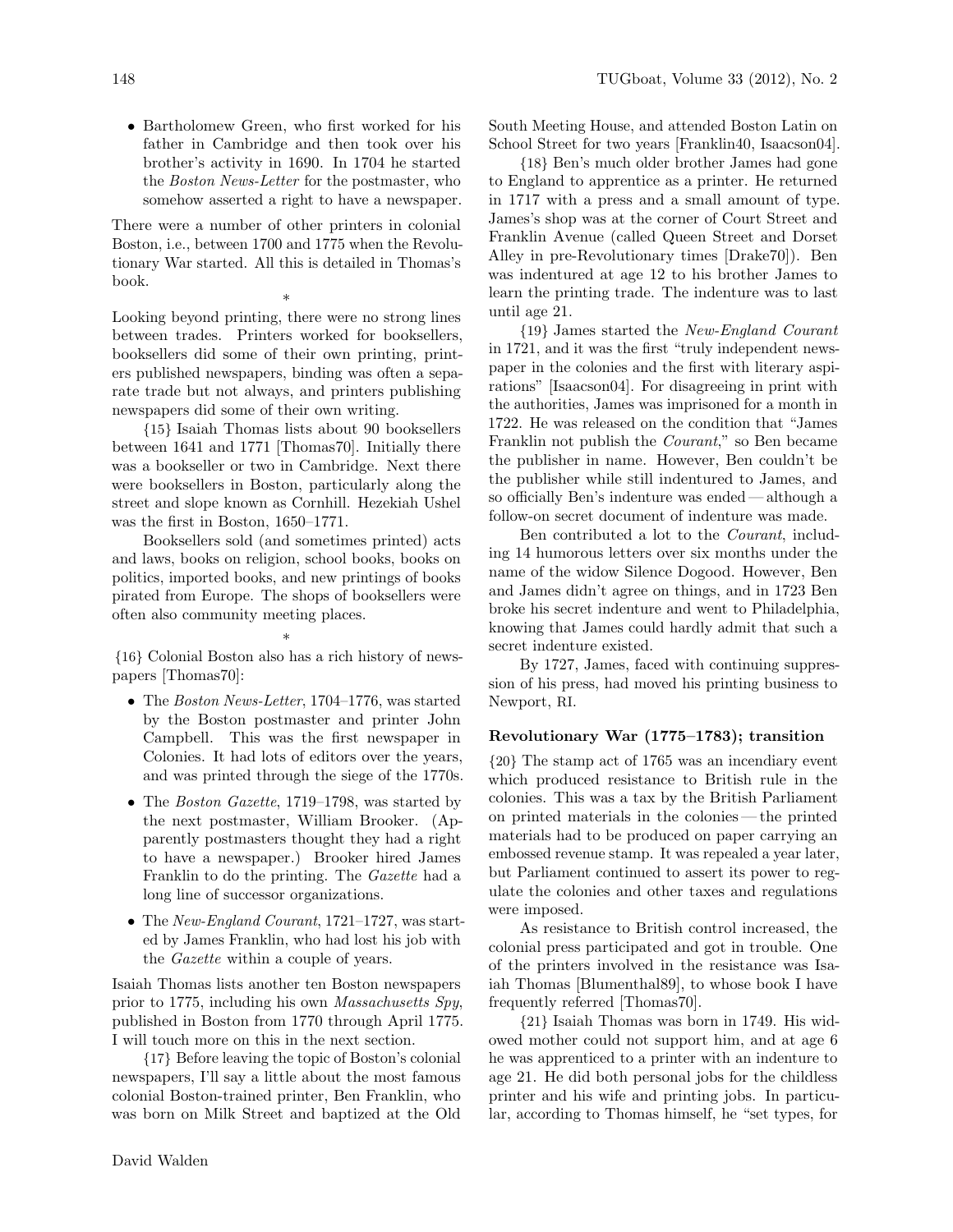which purpose he was mounted on a bench eighteen inches high, and the whole length of a double frame which contained case of both roman and italic."

The printer was not too skilled, but Thomas nevertheless quickly acquired the craft. A decade or so later, he escaped from his indenture and went elsewhere on the east coast to try to learn more about printing. By 1770 he was back in Boston, initially briefly in partnership with his former master. In 1771, Thomas started his own newspaper, the Massachusetts Spy. {22}

{23} As time went on and discontent with England grew in the colonies, Thomas used his Massachusetts Spy to support the causes of the Founding Fathers against England, and his print shop became known as the "Forge of Sedition." as many resistance meetings were held there. Thomas himself refers to his press as the "sedition machine." A 1774 edition of the paper shows the famous "join or die" slogan (first published in a cartoon and essay by Ben Franklin in Philadelphia), meaning that the colonies must join together or they would die separately.

{24} Shortly before April 19, 1775, the day of the British march on Lexington and Concord, Thomas transported a press out of Boston to Worcester, 40 miles to the west. He snuck out of Boston on April 18, 1775, and briefly joined the Lexington militia. Then two days later he traveled to Worcester where on May 3 he restarted publication of the Massachusetts Spy, including the first printed accounts of the Battle of Lexington and Concord.

{25,26} After the war Thomas stayed in Worcester and, after some struggle, he began to develop a successful business. The business did well and Thomas became the "country's leading printer, publish, editor, and bookseller" [AAS12]. In Worcester, he had a big printing plant, a bindery, and a paper mill; he had branch offices, including one in Boston, and partnerships with a number of other publishingworld companies throughout the new country.

{27} "Thomas retired in 1802 and devoted the rest of his productive and long life to collecting, scholarship, and philanthropy" [AAS12]. He wrote the marvelous and comprehensive 1810 book, The History of Printing in America. "In 1812 he established the American Antiquarian Society to house his remarkable library of 8,000 volumes, with a mission to collect, preserve and make available the printed record of the United States for future generations. He served as president of AAS until his death in 1831" [AAS12].

Thomas's Old No. 1 printing press resides at the Antiquarian Society in Worcester.

{28} After the Revolutionary War, the press

was no longer regulated, and the technologies of the industrial revolution were applied in the publishing and printing business. I have just mentioned the example of Isaiah Thomas and his success.

Initially rotary presses were available and, eventually, much more efficient typesetting machines. {29} Presumably using this technology, the Boston Advertiser was founded in 1813, Boston's first daily newspaper.

{30} However, in the years of the first third of the 1800s, Boston ceased to be the publishing center of what was now the new country. The big publishing centers were now New York and Philadelphia. Other cities such as Baltimore, Cincinnati and New Orleans also developed strong publishing activities.

# Liberal elites of the mid- $19<sup>th</sup>$  century

{31} Although Boston was no longer the country's center of publishing, in the 1800s Boston was the center of an important philosophical and literary movement [Barry12, Myerson80, Phillips06, Rose81, Wilson05]. (Look at Figure 1 in parallel with the following several paragraphs of description.)

The Puritans came here as Congregationalists, but individuals still needed to follow the doctrine and creed of their congregation (and to sign the Freeman's Oath to be a citizen of the Massachusetts Bay Colony). As mentioned earlier, if someone wanted to promote some other version of religion, the Puritans kicked that person out of the Colony with lethal punishment for not staying out.

As the Revolution drew near, the churches largely favored the revolution, and I suppose in some sense this was at least a partial departure from the conservatism inherent in the colonial Puritan churches.

In the early 1800s, the Unitarian approach became more popular: people could be religious using their own reason and not just reliance on doctrine and creed. Eventually Harvard appointed Unitarians as president and the divinity professor, and thus ministers coming out of Harvard were Unitarians, and in time a majority of the First Parish churches around the Massachusetts Bay region switched from Congregational to Unitarian.

Kings Chapel, across the street from the conference hotel, is a special case. Before the Revolution it was Anglican. After the Revolution it became Unitarian, but they liked their Anglican Book of Common Prayer and rewrote it to be consistent with Unitarianism. (Today they state, "We are Unitarian in theology, Anglican in worship service, and Congregational in governance.")

All this thought about reason, individual goodness and personal relationship with god, etc., helped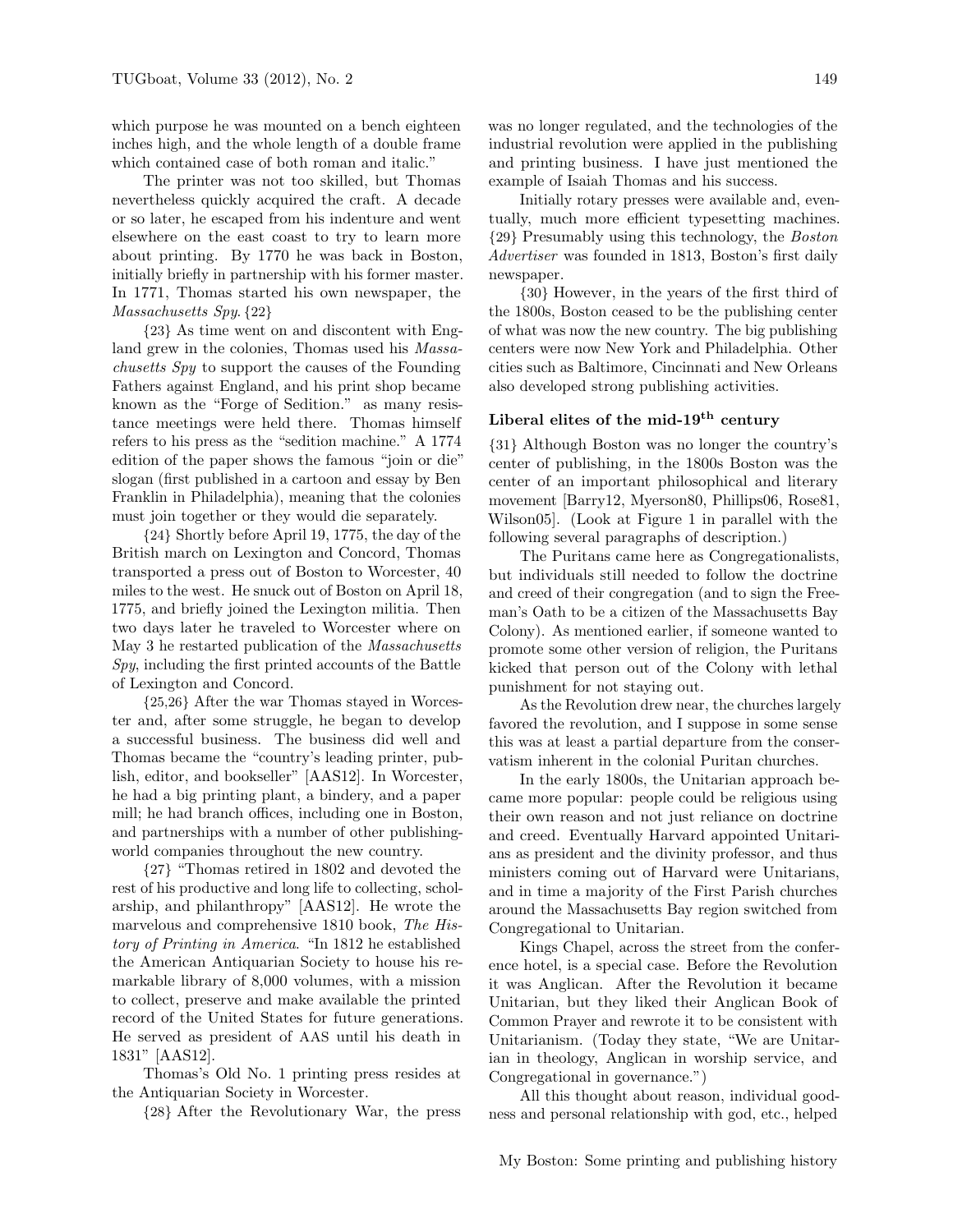Church of England under the reign of King Charles

• Church subordinate to state (Biblical justification); much hierarchy, ritual, and decoration between the individual and God; anti-Calvinism (predestination)

Puritans in the Massachusetts Bay Colony

• Congregational governance without ritual or decoration; theocratic state; Calvinist; Biblical literalism; exclusive

Unitarians

• Each individual could find Christian truth through intellectual freedom, reason and empirical evidence (e.g., from the Bible but without literalism); one God (not Trinity); no original sin or predestination; concern with moral and social harmony of a diverse population; anti-revivalist; use of writings, lectures, etc., to reach out

Transcendentalists (several thrusts)

- Religion: intuition and spirituality rather than reason; Eclecticism instead of Christianity; practically, more of a philosophy and idealism than a religion; deliberately no component of being an organized religion
- Social movement: arguing for (and practicing) the goodness and self-reliance of man (partly as a reaction to urbanization and capitalism); impractical
- Literature: believed literature was a contributor to the betterment of man; called for a new, American, literature
	- wrote some now-venerated works
	- attitudes evolved to acceptance of the progress of the Industrial Age and international trade (and acceptance of capitalism)
	- further development of literature and a cultural environment
- Broader world of social improvement; active in the abolition movement, women's rights, education reform, and improving conditions of people in unfortunate circumstances

Figure 1: The evolution of spiritual doctrine from the Puritans to the Transcendentalists (my superficial, perhaps inaccurate, approximation of the transitions).

lead to the Transcendentalists and their idealism. (In national politics today, we sometimes hear about the Massachusetts/Cambridge/Harvard liberal elites. It's a long tradition. There were liberal elites in Cambridge, Boston, and Concord over 150 years ago.)

In addition to their philosophy and idealism, the Transcendentalists sought to create a new American literature.

{32} One of the important meeting places was Elizabeth Peabody's bookstore, which still exists today (as a restaurant) on West Street near the

conference hotel. The plaque on the wall of the building gives a good summary of the importance of Elizabeth Peabody and her bookstore:

Elizabeth Peabody, the first female publisher in Boston, maintained a home and business here in the 1840s. Her bookshop was the first in the city to offer books by foreign authors; and she published the periodical The Dial with Ralph Waldo Emerson. The shop was the meeting place for transcendentalists and intellectuals. Journalist Margaret Fuller [who lived on Winter Street, I believe, a couple of blocks away] gave lectures here called "Conversations," which were an important part of the early American feminist movement.

The Dial: A Magazine for Literature, Philosophy, and Religion was "an organ for the dissemination of Transcendental thought" [Wilson05]. The lectures were called "conversations" because women were not supposed to do public speaking in the 1840s.

{33} Another meeting place was the Old Corner Bookstore, which in the mid-to-late 1800s was both a publishing location for and meeting place of the transcendentalists and other intellectuals. I'll return to the Old Corner Bookstore in the next section.

{34} Founded in 1885, the Saturday Club at the Parker House hotel (our conference hotel) was another meeting place of intellectuals. (Not only did they do a lot of writing, they apparently liked to spend a lot of time in each other's company talking about their thinking.) Here Charles Dickens gave a preliminary reading of the Christmas Carol to the Saturday Club before he did the public reading next door at the Tremont Temple. Here they conceived and started the Atlantic Monthly magazine in 1887.

{35} It was in volume 1, issue 6, of the Atlantic Monthly that Oliver Wendell Holmes wrote in his series "Autocrat at the Breakfast Table" that Boston (specifically the State House) was the "Hub of the Solar System," suggesting that Boston was the center of everything commercial and intellectual at that time. The Massachusetts elites were not modest. At various times, the Old Corner Book Store and other famous downtown Boston locations have been called "the hub of the hub."

## Mid-1800s on — Boston is just another big American city

{36} Despite Boston's claim as a intellectual and cultural center, by the mid-1800s, it was just another big American City, in general publishing terms. The history leading up to this brings me back to the Old Corner Book store [Hall10, Tebbel72, Tebbel75].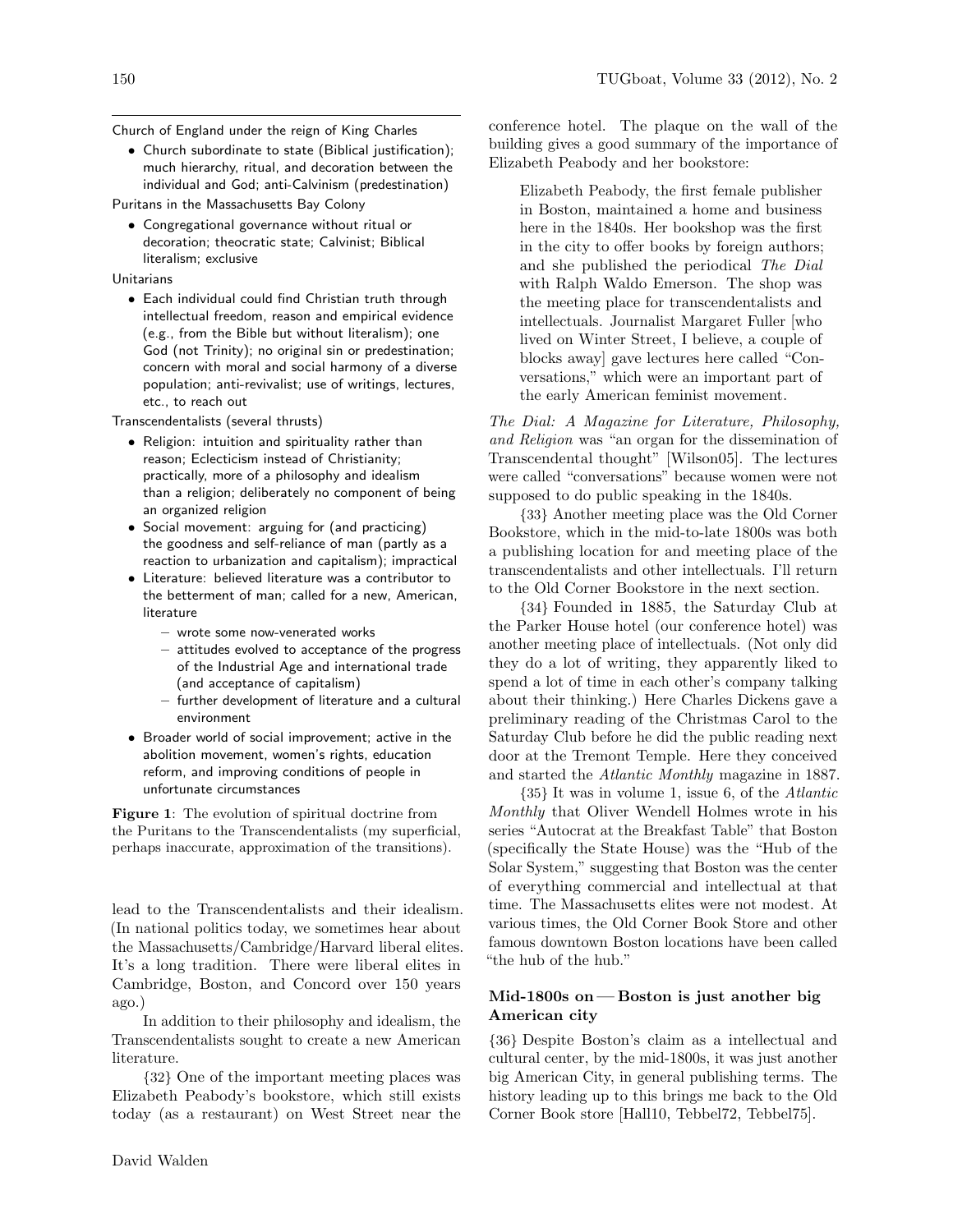

Figure 2: Some transitions in Boston publishing, from the middle years of the 19<sup>th</sup> century.

{37} Going down the left column of Figure 2, we have the history of the Old Corner Bookstore building, which in time became a building housing booksellers and publishers, including eventually the important publisher known as Ticknor and Fields. A little while after the Atlantic Monthly was established, Ticknor and Fields acquired the Old Corner Bookstore. Then, after Ticknor's death, Fields moved the publishing business and the Atlantic to Tremont Street.

Also shown in the figure, coming out of the 1700s, were the predecessor organizations to Little Brown.

Finally (also on the figure), Henry Houghton, just out of college, started work as a printer, eventually acquired his own business; and he established the Riverside Press in 1852 in Cambridge where he also did printing for Little Brown and later for the Atlantic Monthly. During the economic downturn resulting from the Civil War, Houghton acquired book plates from various failing publishers, and eventually went into publishing himself (with Melancthon Hurd

as a New York partner), which caused Little Brown to drop Riverside Press as a printer.

In time the successor partners to Ticknor and Fields merged with Houghton's company, George Mifflin joined, and later, with Houghton growing old and Mifflin by that time a partner, the company became Houghton Mifflin.

In the early 1900s, the editors of the Atlantic Monthly bought the magazine from Houghton Mifflin.

From then until circa 1970, Houghton Mifflin and Little Brown were the "big two" Boston publishers, and the Atlantic Monthly was a Boston institution. At that point, these historic institutions increasing were important as financial assets to be bought and sold.

{38} Of course there were other publishers in Boston besides the Big Two, including specialty publishers. Two examples are the Beacon Press (1854– present) and Daniel Berkeley Updike's Merrymount Press (1893–1941).

The Beacon press was and is the publisher for the Unitarians, now UU, church. Its first location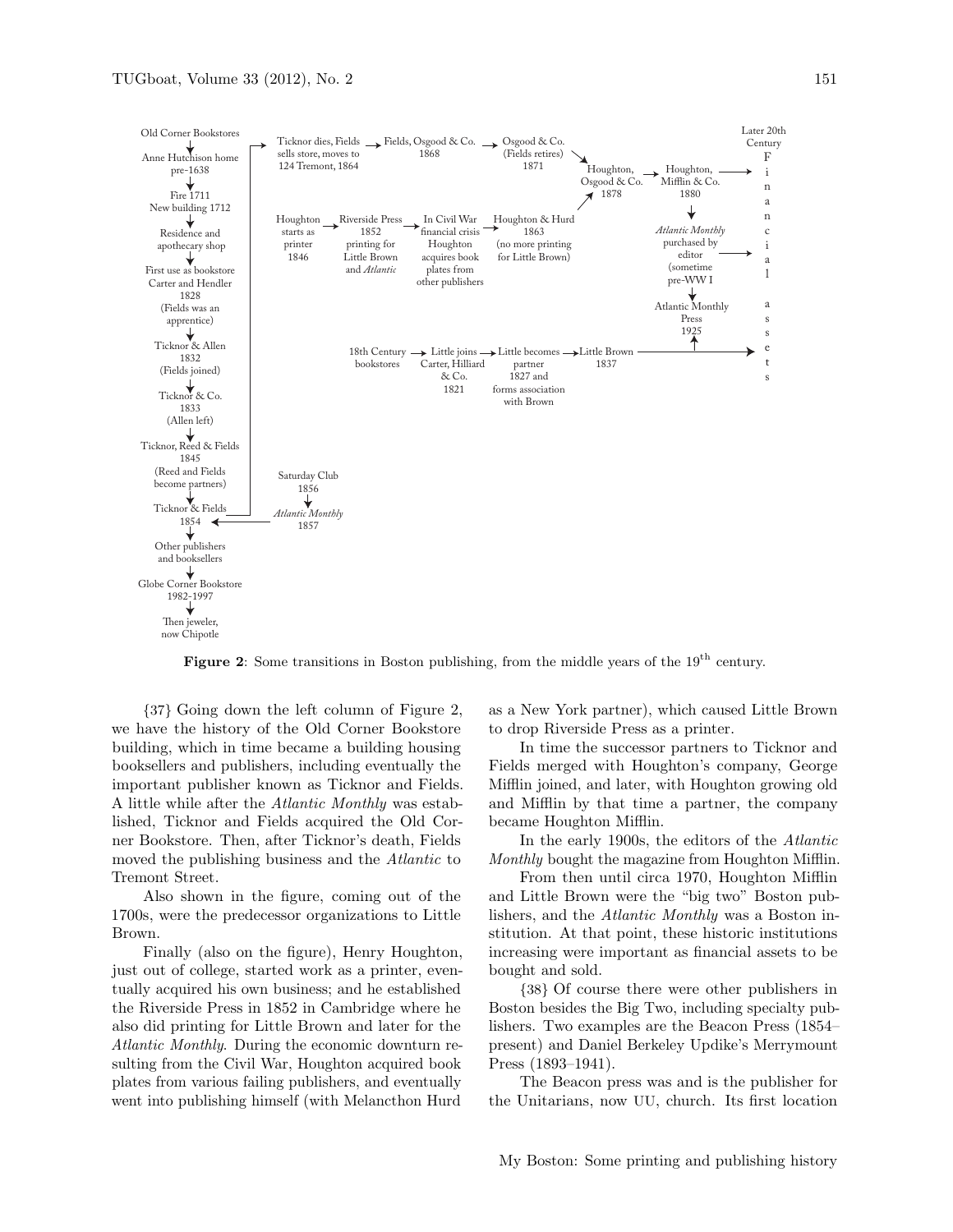was on Bromfield, the street parallel to School Street behind the hotel. It later moved to Washington Street, and then to Beacon Hill. Its current building is on Joy Street, a block from the Beacon Street headquarters of the UUs. In the 19<sup>th</sup> century it primarily printed sermons and other books related to Unitarian theology. Since the  $20<sup>th</sup>$  century it has printed many non-religious books, consistent with its mission to publish works that "affirm and promote . . . the inherent worth and dignity of every person; justice, equity and compassion in human relations; acceptance of one another; a free and responsible search for truth and meaning; the right of conscience and the use of the democratic process in society; the goal of the world community with peace, liberty, and justice for all; respect for the interdependent web of all existence; and the importance of literature and the arts in democratic life" [Beacon12].

{39} Daniel Berkeley Updike was a fine book publisher [Blumenthal89], who had previously gained experience for over a decade at Houghton Mifflin and its Riverside Press [Kelly11]. Updike also was greatly interested in the history of printing types, and in 1922 published his classic book, Printing Types, Their History, Forms and Use: A Study in Survivals. (Barbara Beeton has told me, in a 2012-06-21 email, that "Updike's archives from the Merrymount press are now in the special collections of the Providence Public Library; they include an incredible variety of specimen sheets and other material of interest to typographers and book designers.")

\*

{40} There were lots of Boston papers in the 1800s and 1900s, for example: Boston Daily Advertiser, 1813; Boston Journal, 1833; Boston Evening Traveler, 1845; Boston Herald, 1846; Boston Globe, 1872; Boston American, 1904; plus smaller town papers. There were also lots of mergers and acquisitions, i.e., industry consolidation as the mid-1900s neared.

{41} Boston's newspaper row was on Washington Street, down the one-block length of School Street from the conference hotel. {42} In the days before radio and TV were common, crowds stood in Washington Street to hear the latest news, e.g., of an election or prize fight.

An alley off Washington Street, a short way from the School Street intersection, is named Pi Alley. Purportedly it is named Pi Alley because of all the newspapers in the area and the fact that a box of type dropped and scrambled on the floor was known as "pied type."

\* {43} In the colonial days, the printers typically had very little type — maybe one or two sizes, maybe not italic, maybe not two different typefaces. What type they did have came from Europe.

By 1800, Williams Caslon's types had made it to the new country in many variations. Isaiah Thomas's specimen book of types featured Caslon on its cover: "Being as large and complete an assortment as is to be met with in any one printing-office in America. Chiefly manufactured by that great artist William Caslon, Esq., of London" [Blumenthal89]. (As an homage to the popularity of Caslon type in the eras under discussion (for instance, it was also used for the Declaration of Independence), I used Adobe Caslon Pro for the text of my presentation slides and also have used it for Figure 2 of this article.)

Type foundries took a while to get going in the United States. The first successful one in Boston was the Dickinson type foundry, founded in 1839. There were a few other foundries by the time of the great Boston fire of 1872, in which all the type foundries were destroyed.

There were five type foundries in Boston by the time of the American Type Founders (ATF) consolidation of 1892: "the Dickinson Type Founders, Boston Type Foundry, New England Type Foundry, Curtis & Mitchell Type Foundry, and the H.C. Hansen Type Foundry. The H.C. Hansen Type Foundry was started in late 1872 after the fire (Hansen had been an employee of Dickinson). The New England and Curtis & Mitchell foundries soon disappeared. The Dickinson and Boston foundries were absorbed by ATF. H.C. Hansen, later with his sons, remained in existence until 1922 as an independent type foundry" [Devroye02].

No doubt a good bit of type design also went on in Boston. Two individuals well-known for their type designs were Bruce Rogers and Bertram Grosvenor Goodhue [Blumenthal89].

Goodhue (1869–1924) was a celebrated architect who also did book and type design, in particular the Merrymount type for the Merrymount press and Cheltenham type (originally known as Boston Old Style). Cheltenham was widely popular in the early decades of the twentieth century. Digital versions have been created in recent decades including a version for the New York Times designed by Matthew Carter.

{44,45} Rogers (1870–1957) is viewed by some as the greatest book designer of the  $20<sup>th</sup>$  century. He worked at Riverside Press from 1895 to 1911 (he took over Updike's position [Kelly11]) where he created many fine editions. Two of the types he designed are Montaigne (at Riverside Press) and Centaur (for New York's Metropolitan Museum of Art). Centaur remains widely available (for example,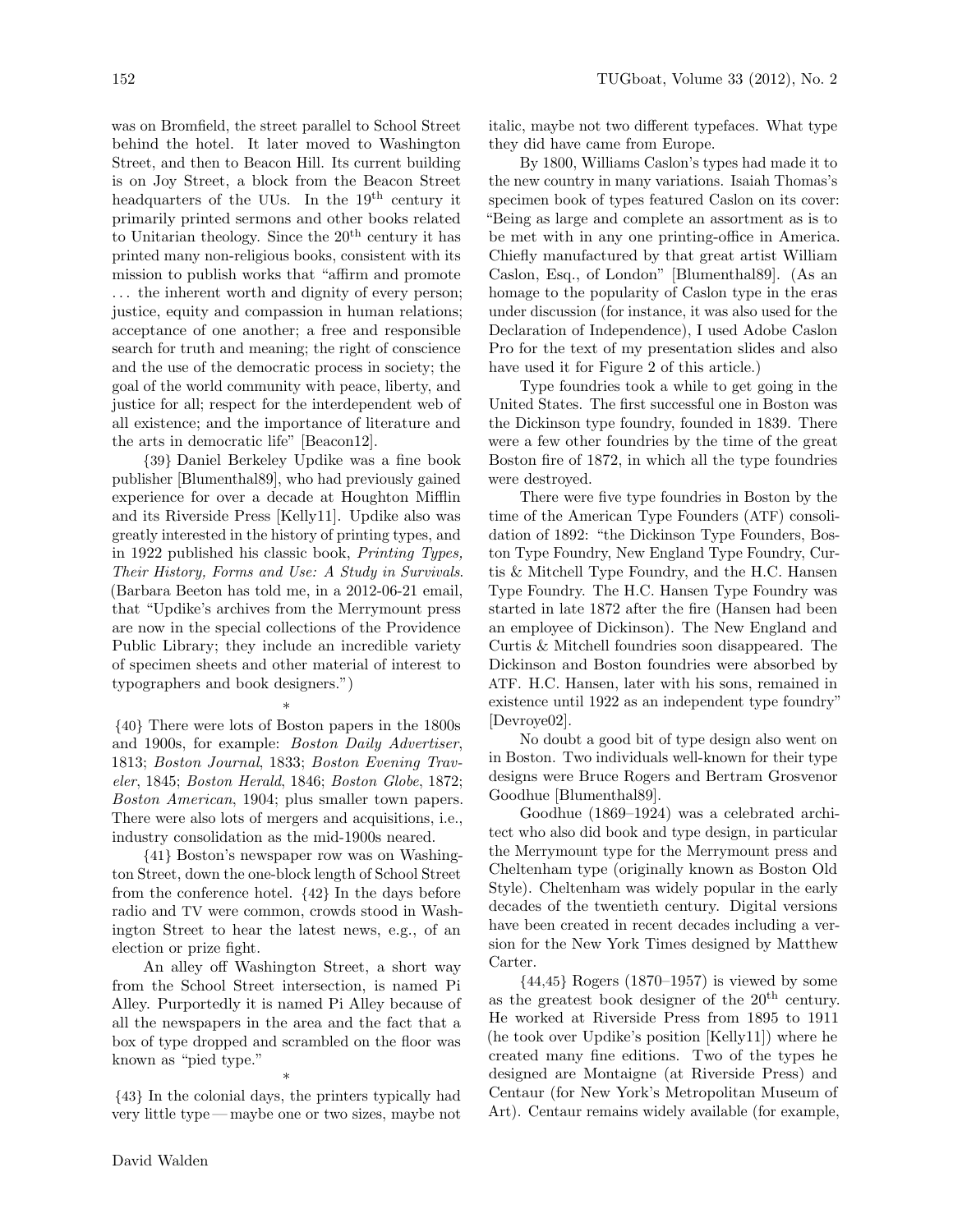it comes with Microsoft and Adobe products). I particularly like the slanted hyphen of Rogers's original Centaur, which apparently and unfortunately is no longer slanted in the digital recreation. Rogers practiced so-called "allusive typography" where the type and ornamentation were matched to the content of the book.

### Personal observations, 1964–present

{46} This last section, covering the period of time I have lived in Boston and adjacent towns, is about my personal experience and observations rather than trying to cover printing and publishing history.

As I mentioned at the start of this note, Boston seemed a literary mecca when I first arrived here in 1964. In Harvard Square, near where I originally lived, the Harvard Coop and the Paperback Booksmith were my primary bookstores, but there were a variety of other stores selling new books in the Harvard Square neighborhood. Also, there seemed to be dozens of used bookstores. The Out of Town News in the middle of Harvard Square and Nini's Corner across the street had lots of magazines and newspapers from around the world for sale. At the time Out of Town News had perhaps a hundred different foreign newspapers shipped in by air and would sell up to 600 London papers on Sundays and 1,500 Irish papers a week.

I had also not previously been where I could easily use the libraries of multiple communities. Most of the time since I arrived in Boston I have had library cards for three different library systems, e.g., originally Cambridge, Boston, and Belmont (on my way to and from work). Also, because I originally worked for MIT, I could use its libraries and occasionally found a reason and way to access Harvard libraries.

In my early years in the region, Boston also had many bookstores selling new books and even more used-book stores, it seemed, than in Cambridge.

{47} I also liked the major newspaper options: Globe (more liberal), *Herald* (more conservative), and Christian Science Monitor (a wonderful 6-day-a-week paper providing unbiased world news). Over time some interesting weekly newspapers were founded as well as the African-American Bay State Banner.

{48} As I got to know Boston, I also got to know the locations of such publishing institutions as the Riverside Press in Cambridge, {49} Little Brown at the corner of Joy and Beacon Streets on Beacon Hill facing the Boston Common, {50} the Atlantic Monthly on Arlington Street facing the Boston Public Garden, and {51} Houghton Mifflin which in 1972 moved into the high rise building diagonally across the intersection from the conference hotel.

Much has changed in the nearly 50 years I have lived in or around Boston (an average of 3.5 miles from the conference hotel and never more than 8.3 miles). At some point (circa 1980 perhaps) the big chains of bookstores began displacing the independent bookstores and small chains, for example, Barnes and Noble, Waldenbooks, Borders, and eventually Waterstones (from the UK) came to Boston.

A few years ago, Out of Town News stopped carrying most of its foreign newspapers.

As mentioned above, the big two publishers (Little Brown and Houghton Mifflin) have become substantially financial assets rather than institutions dedicated to the mission of publishing. The Riverside Press is gone from Cambridge, and the Atlantic Monthly is now part of a non-Boston publishing empire.

{52} A notable exception to the decline of publishing in Boston is "David R. Godine, Publisher." Godine started his publishing business printing his own books in nearby Brookline. Dedicated to publishing quality books, the business has slowly grown. When I first became aware of it, {53} it was based in the beautiful Victorian Ames-Webster mansion at the corner of Dartmouth Street and Commonwealth Avenue in Boston (it is now based about 400 feet from the conference hotel).

{54} Another exception is International Data Corporation, now part of the International Data Group. This company publishes business data and 300 magazines in 85 countries. It founded the "Dummies" series of books (later sold to Wiley). Its headquarters is across the street from the Boston Public Library in a high rise building (known locally as the Darth Vader building — not a compliment).

Of course, Godine and IDC are not the only positive notes, but they are an exception to the apparent general decline of publishing and printing in Boston. (During many of my years in Boston, Addison-Wesley, Knuth's T<sub>F</sub>X publisher was based just outside of Boston. I also now know that Bitstream was started in Cambridge; and Matthew Carter, a founder of Bitstream and now of Carter and Cone, lives in Cambridge. A few other type design activities are still based in Boston.)

As we have moved into the Internet era, the Globe and Herald newspapers were bought by outof-town newspaper empires (the Herald has since become independent again but is struggling). The Christian Science Monitor has become an on-line newspaper. And most of the chain bookstores have succumbed to the competition of on-line bookstores such as Amazon and to the popularity of the e-book.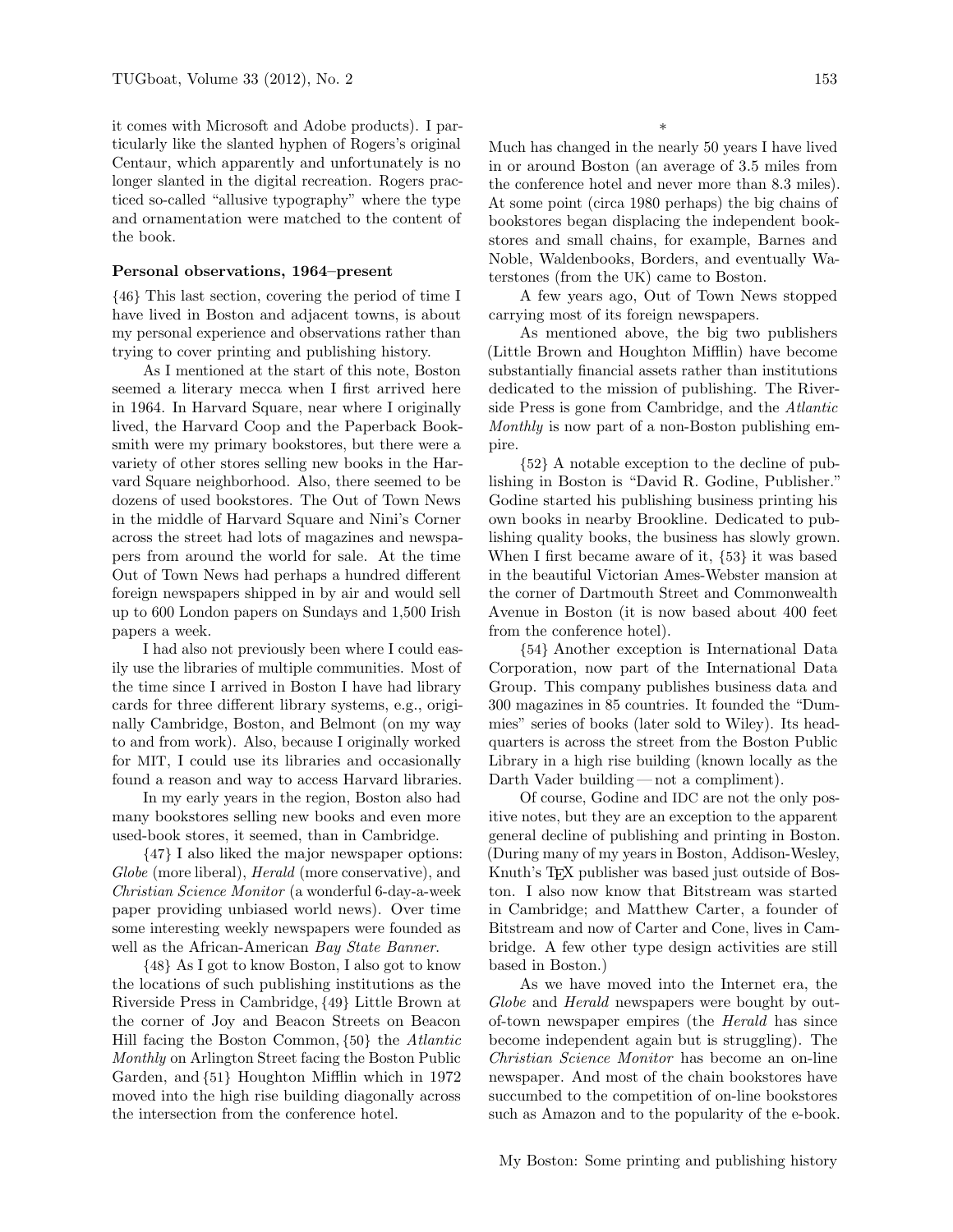With our present American culture of "no new taxes," the city and town libraries have cut their hours.

Nonetheless, Boston still remains a major urban, educational, and cultural center with some pretty nifty literary resources, particularly its libraries. {55} Some notable libraries are at Harvard (founded 1636) libraries (with 80 libraries and 15 million books); the Boston Athenæum (founded 1807); the New England Historical and Genealogical Society (founded 1845); Boston Public Library (founded 1848, the first large city public library in the country including having a circulating library [Whitehill56], now with many branches and 15 million books); and MIT (founded 1865) libraries (divided into several sub-libraries with 3 million books).

In addition to being notable, these libraries are close enough together to require minimal travel time among them — so close together it is probably faster to take public transportation than to find parking. A walk passing each of them would only take about 90 minutes: one mile from the {56} Athenæum to the {57} NEHGS; two blocks from the NEHGS to the {59} BPL (the BLP was previously {58} on Tremont Street); 1.5 miles from the BPL to MIT (1 mile as the crow flies across the Charles River, or as the Tech dinghy sails), {60} whose original building was across the street from the current location of the NEHGS; and 1.7 miles from MIT to Harvard. {61}

The youngest of these libraries is almost 150 years old. So obviously it is possible for a literary institution to withstand and adapt to the evolution of culture and economics— I suspect because they have never viewed profit as a key aspect of their missions.

Furthermore, since 1964, accessibility to library materials has become even easier. There were always many town libraries and libraries at the dozens of other colleges and universities in and around Boston. Now lots of the libraries are in library networks, so one can ask for a book at any of the cooperating libraries to be sent to one's own library. Also, there is the Massachusetts Virtual Library which supports exchange of books among networks. There is so much exchange going on that there is a company which has made a business of vans driving among the various libraries and networks of libraries doing deliveries and returns of exchanged books.

I am sure much of this is no different than what is going on in other states in the United States and in other areas around the world. Still, being based near Boston is particularly convenient for using libraries for research projects.

{62} For bookstores, today Barnes and Noble is the only big chain still in Boston, with a store at the Prudential Center in Back Bay and operating some of the university and college bookstores. It is a little hard to find a general-purpose independent store focusing on new books in Boston. Commonwealth Books and Brattle Book Shop primarily sell used books, and are within easy walking distance of the conference hotel.

In Cambridge, the MIT Press bookstore and the MIT Coop bookstore, selling new books, are across the street from each other. Moving on to Cambridge's Central Square and then Harvard Square, there are still a few used bookstores (e.g., Rodney's). Selling new books, in Harvard Square there are still the Harvard Book Store (founded in 1932 and never a part of Harvard), Grolier Poetry Bookshop (1927), and Schoenhof's Foreign Books (1856). Harvard Book Store and Grolier are still independently owned, in each case by a relatively new owner concerned that an institution not go out of business. Schoenhof's is no longer independently owned.

{63} A particular favorite bookstore for me is the Harvard Book Store. It has no relationship to Harvard University except to have Harvard buildings on three sides of it. They have a large selection of new books and used books, and they offer bicycle delivery in Cambridge and nearby. {64} They also have an Espresso Book Machine (EBM), which they have named Paige M. Gutenborg, for in-store ondemand printing of a customer's self-published book or millions of legally printable books from Google books, publishers, and other on-list books archives. (The EBM is another publishing activity where Jason Epstein has been a prime mover. Epstein was previously editorial director at Random House for 40 years and personally edited many famous authors; he co-founded the New York Review of Books, founded the Library of America line of books, and published the Reader's Catalog in the mid-1980s to make 40,000 books available through a phone-call purchase.)

{65} A visit to the Harvard Book Store and their in-store book-printing machine brings us geographically full circle. {66} The Harvard Book Store is a three minute walk from the location of Stephen Daye's original 1639 print shop. {67} And by doing in-house printing, the bookstore has in some sense come full circle in the history of American printing and bookselling — back to its roots where booksellers often printed and published books and where printers sometimes had retail sales of books they printed.

Recently, I took the opportunity of visiting the Harvard Book Store and Paige M. Gutenborg to have a facsimile copy of the *Bay Psalms* printed for me. And that brings this talk full circle.